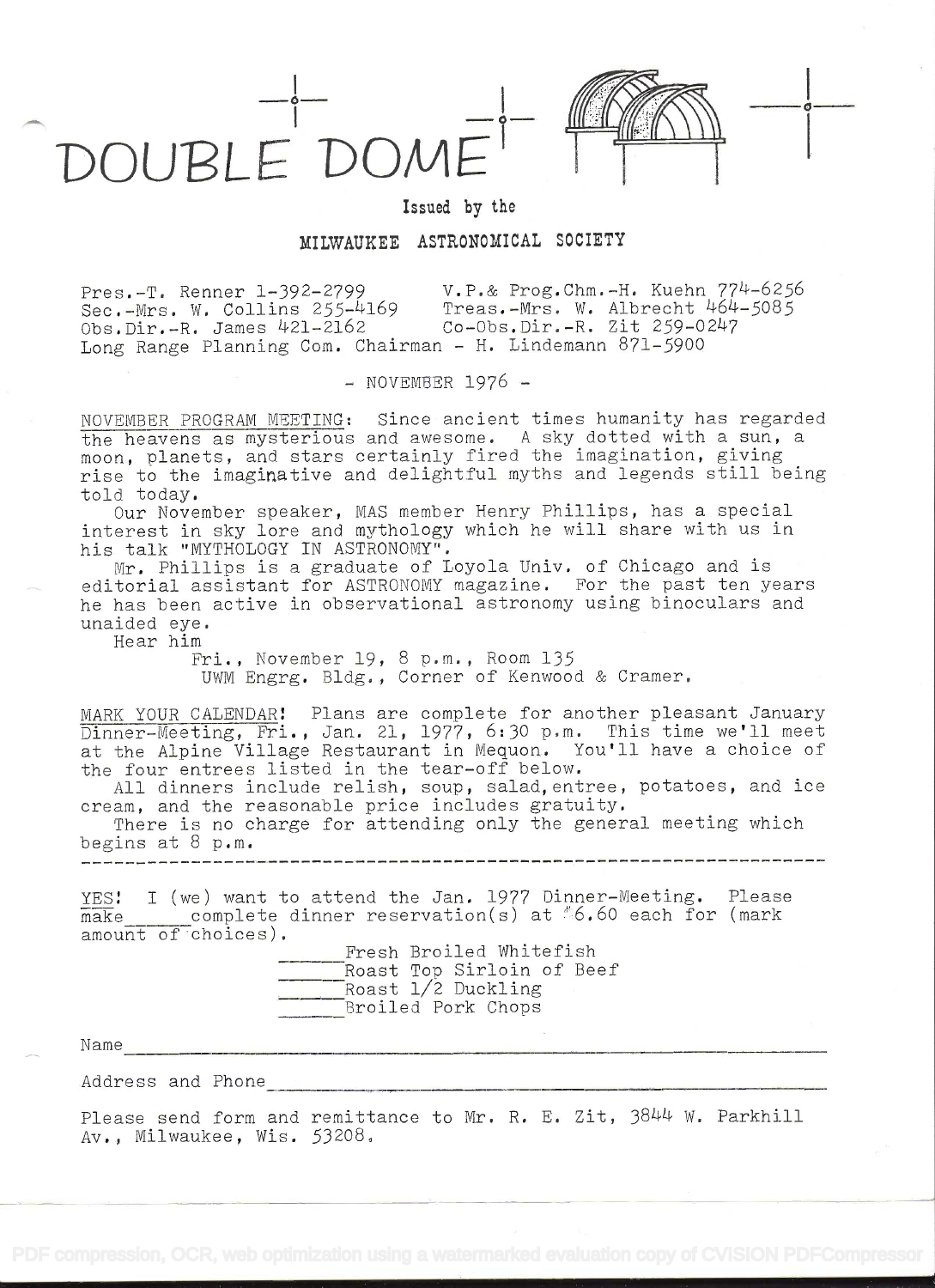DON'T READ THIS if you've paid your dues. Please remit NOW! or your membership in the MAS may be cancelled.

A special effort will be made to continue your SKY & TELESCOPE subscription so you won't miss any copies if you remit your dues to Mrs. Anne Albrecht, 5648 N. 34th St., Milw., Wis. 53209 (464-5085), or pay at the November General Meeting.

If you intend to resign, please call anyway.

PUT YOUR THINKING CAP ON! A contest to design an emblem similar to those symbolizing high schools, colleges and other organizations, is open to all members of the Society and their families. You don't have to be an artist; just make the best original sketch(s) you can and submit them to any Board Member or to the officers listed on the top of page one, or bring them to the November or December Program Meetings. The submitting deadline is the night of the December meeting (Dec. 10).

The winner will receive a pair of tickets for free dinners at the January Dinner-Meeting!

PLEASE NOTE! MAS program-meetings generally take place on the third Friday of each month. However, the December meeting will take place on the second Friday, Dec. lO.

THANKS to an anonymous contributor who contributed \$100 and to James Michelic who also contributed towards the 25" telescope.

NOVA SIGHTED: MAS member John Geraci reports that a magnitude  $6.5$ nova is now appearing in the constellation Vulpecula. Its coordinates are 19h 27m RA, and plus 20<sup>o</sup>21" Dec. and is located near an area of RS RT variables. Mr. Geraci further states that this nova could last up to 300 days.

MAS WELCOMES THE SAS: A group of members from the Sheboygan Astronomical Society will attend the Nov. General-Meeting. We'll be looking forward to meeting them.

NEW MEMBERS! The Milwaukee Astronomical Society is pleased to accept ROBERT GAKE, Waukesha; astrophotography, holes. MARK HOFFMEYER, Hales Corners; gen. astronomy, geology. DAVID MILLER, Milwaukee; gen. astronomy. MICHAEL RASPER, Milwaukee; gen astronomy, photography. ROBERT SCHMALL, Milwaukee; gen. astronomy.

## MEETINGS

- Fri., Nov. 19--November Program-Meeting. Members and guests welcome 8 p.m. UWM Engrg. Bldg., Room 135.
- Fri., Nov. 26--Board of Directors. Board members will meet at the home of MAS Pres. Tom Renner, 4512 Deerpark Dr., Dousman  $(1-392-2799)$ . 7:30 p.m.
- STAFF--Cancelled until further notice.

- Fri., Dec. 10 -- DECEMBER PROGRAM-MEETING.